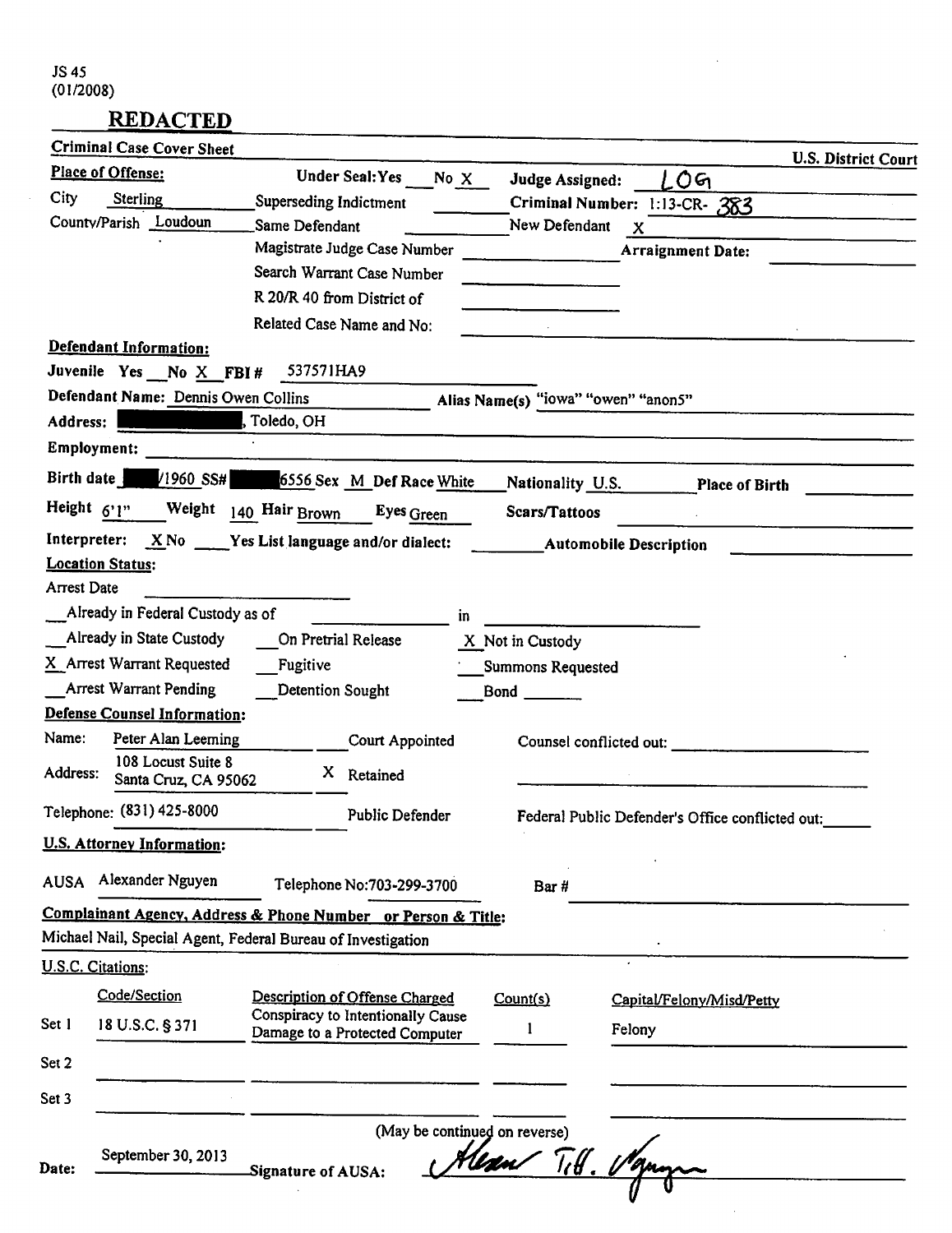# **REDACTED**

|                    | <b>Criminal Case Cover Sheet</b>                              |                                                                     |                                                                                                                                                                                                                                      |                                                  | <b>U.S. District Court</b> |
|--------------------|---------------------------------------------------------------|---------------------------------------------------------------------|--------------------------------------------------------------------------------------------------------------------------------------------------------------------------------------------------------------------------------------|--------------------------------------------------|----------------------------|
|                    | Place of Offense:                                             | Under Seal: Yes<br>No X                                             | Judge Assigned:                                                                                                                                                                                                                      | LOG                                              |                            |
| $City =$           | Sterling                                                      | Superseding Indictment                                              |                                                                                                                                                                                                                                      | Criminal Number: 1:13-CR-383                     |                            |
|                    | County/Parish Loudoun                                         | Same Defendant                                                      | New Defendant                                                                                                                                                                                                                        | $\mathbf{x}$                                     |                            |
|                    |                                                               | Magistrate Judge Case Number                                        |                                                                                                                                                                                                                                      | <b>Arraignment Date:</b>                         |                            |
|                    |                                                               | Search Warrant Case Number                                          | <u> Albanya di Kabupatén Bandar Barat,  Pada Barat,  Pada Barat,  Pada Barat,  Pada Barat,  Pada Barat,  Pada Barat,  Pada Barat,  Pada Barat,  Pada Barat,  Pada Barat,  Pada Barat,  Pada Barat,  Pada Barat,  Pada Barat,  Pa</u> |                                                  |                            |
|                    |                                                               | R 20/R 40 from District of                                          |                                                                                                                                                                                                                                      |                                                  |                            |
|                    |                                                               | Related Case Name and No:                                           |                                                                                                                                                                                                                                      |                                                  |                            |
|                    | Defendant Information:<br>Juvenile Yes No X FBI #             |                                                                     |                                                                                                                                                                                                                                      |                                                  |                            |
|                    | Defendant Name: Jeremy Leroy Heller                           |                                                                     | Alias Name(s) "Jeremyhfht" "heelgea"                                                                                                                                                                                                 |                                                  |                            |
| Address:           |                                                               | Takoma Park, MD                                                     |                                                                                                                                                                                                                                      |                                                  |                            |
|                    | Employment:                                                   |                                                                     |                                                                                                                                                                                                                                      |                                                  |                            |
|                    | Birth date 1990 SS#                                           | 8146 Sex M Def Race White                                           | Nationality U.S.                                                                                                                                                                                                                     | Place of Birth                                   |                            |
|                    | Height 5'9"<br>Weight $160$ Hair                              | Eyes                                                                | Scars/Tattoos                                                                                                                                                                                                                        |                                                  |                            |
|                    |                                                               | Interpreter: X No Yes List language and/or dialect:                 | <b>Automobile Description</b>                                                                                                                                                                                                        |                                                  |                            |
|                    | <b>Location Status:</b>                                       |                                                                     |                                                                                                                                                                                                                                      |                                                  |                            |
| <b>Arrest Date</b> |                                                               |                                                                     |                                                                                                                                                                                                                                      |                                                  |                            |
|                    | Already in Federal Custody as of                              | in.                                                                 |                                                                                                                                                                                                                                      |                                                  |                            |
|                    | Already in State Custody                                      | On Pretrial Release                                                 | X Not in Custody                                                                                                                                                                                                                     |                                                  |                            |
|                    | X Arrest Warrant Requested                                    | Fugitive                                                            | Summons Requested                                                                                                                                                                                                                    |                                                  |                            |
|                    | Arrest Warrant Pending<br><b>Defense Counsel Information:</b> | Detention Sought                                                    | $Bond \_$                                                                                                                                                                                                                            |                                                  |                            |
| Name:              |                                                               |                                                                     |                                                                                                                                                                                                                                      |                                                  |                            |
|                    |                                                               | Court Appointed                                                     | Counsel conflicted out:                                                                                                                                                                                                              |                                                  |                            |
| Address:           |                                                               | Retained                                                            |                                                                                                                                                                                                                                      |                                                  |                            |
| Telephone:         |                                                               | <b>Public Defender</b>                                              |                                                                                                                                                                                                                                      | Federal Public Defender's Office conflicted out: |                            |
|                    | <b>U.S. Attorney Information:</b>                             |                                                                     |                                                                                                                                                                                                                                      |                                                  |                            |
| AUSA               | Alexander Nguyen                                              | Telephone No:703-299-3700                                           | Bar#                                                                                                                                                                                                                                 |                                                  |                            |
|                    |                                                               | Complainant Agency, Address & Phone Number or Person & Title:       |                                                                                                                                                                                                                                      |                                                  |                            |
|                    |                                                               | Michael Nail, Special Agent, Federal Bureau of Investigation        |                                                                                                                                                                                                                                      |                                                  |                            |
|                    | U.S.C. Citations:                                             |                                                                     |                                                                                                                                                                                                                                      |                                                  |                            |
|                    | Code/Section                                                  | Description of Offense Charged                                      | Count(s)                                                                                                                                                                                                                             | Capital/Felony/Misd/Petty                        |                            |
| Set 1              | 18 U.S.C. § 371                                               | Conspiracy to Intentionally Cause<br>Damage to a Protected Computer |                                                                                                                                                                                                                                      | Felony                                           |                            |
|                    |                                                               |                                                                     |                                                                                                                                                                                                                                      |                                                  |                            |
| Set 2              |                                                               |                                                                     |                                                                                                                                                                                                                                      |                                                  |                            |
| Set 3              |                                                               |                                                                     |                                                                                                                                                                                                                                      |                                                  |                            |
|                    |                                                               | (May be continued on reverse)                                       |                                                                                                                                                                                                                                      |                                                  |                            |
| Date:              | September 30, 2013                                            |                                                                     |                                                                                                                                                                                                                                      | Tith. Man                                        |                            |
|                    |                                                               | Signature of AUSA:                                                  |                                                                                                                                                                                                                                      |                                                  |                            |
|                    |                                                               |                                                                     |                                                                                                                                                                                                                                      |                                                  |                            |

 $\mathbb{R}^2$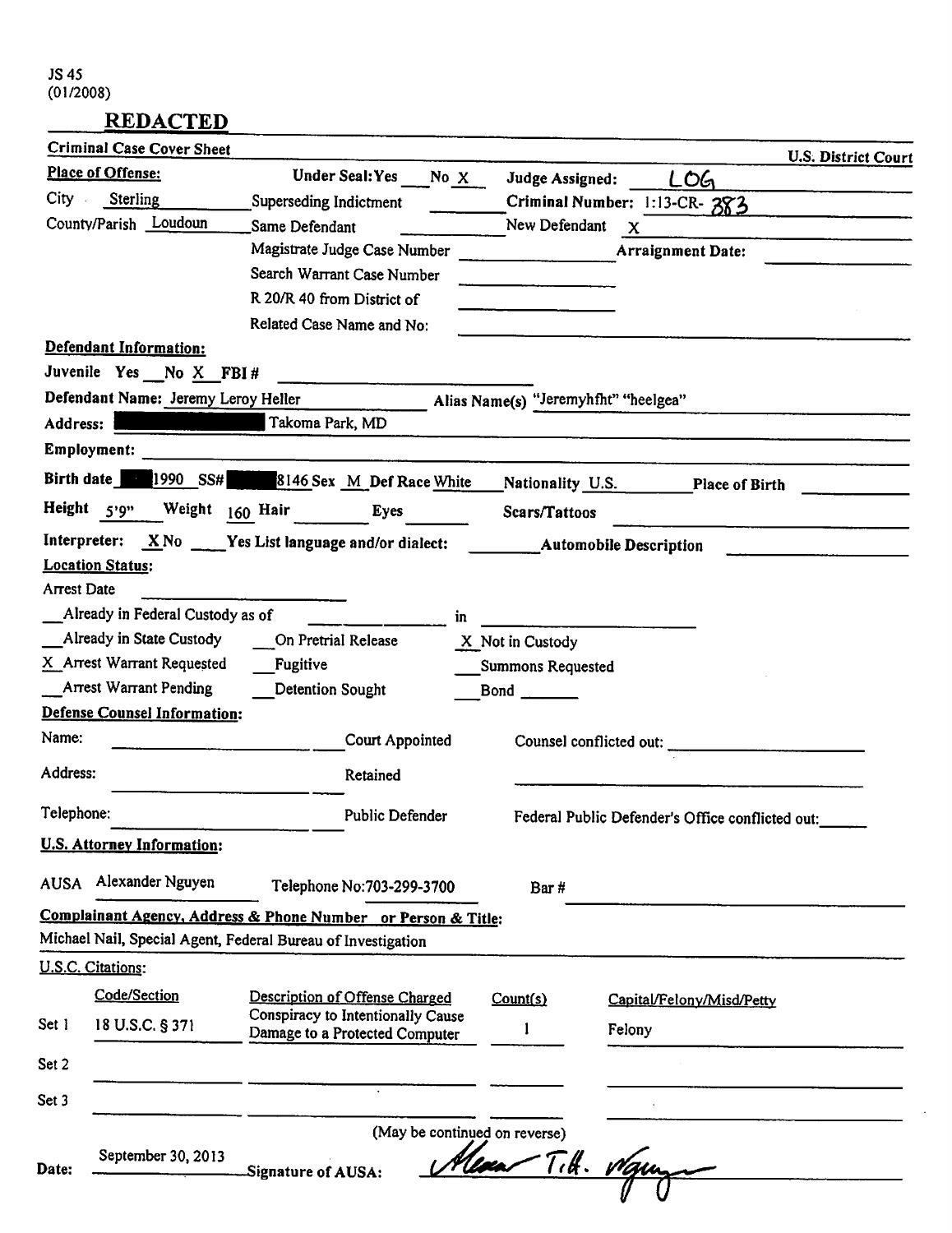|             | <b>Criminal Case Cover Sheet</b>                              |                |                                   |      |                               |                                                  | <b>U.S. District Court</b>                                      |
|-------------|---------------------------------------------------------------|----------------|-----------------------------------|------|-------------------------------|--------------------------------------------------|-----------------------------------------------------------------|
|             | Place of Offense:                                             |                | <b>Under Seal: Yes</b>            | No X | Judge Assigned:               | <b>LOG</b>                                       |                                                                 |
| City        | Sterling                                                      |                | Superseding Indictment            |      |                               | Criminal Number: 1:13-CR-383                     |                                                                 |
|             | County/Parish Loudoun                                         | Same Defendant |                                   |      | New Defendant                 | $\mathbf{x}$                                     |                                                                 |
|             |                                                               |                | Magistrate Judge Case Number      |      |                               | <b>Arraignment Date:</b>                         |                                                                 |
|             |                                                               |                | Search Warrant Case Number        |      |                               |                                                  |                                                                 |
|             |                                                               |                | R 20/R 40 from District of        |      |                               |                                                  |                                                                 |
|             |                                                               |                | Related Case Name and No:         |      |                               |                                                  |                                                                 |
|             | Defendant Information:                                        |                |                                   |      |                               |                                                  |                                                                 |
|             | Juvenile Yes No X FBI#                                        |                |                                   |      |                               |                                                  |                                                                 |
|             | Defendant Name: Zhiwei Chen                                   |                |                                   |      |                               |                                                  | Alias Name(s) "Jack Chen" "TickL" "Tickle" "internets" "zhiwei" |
| Address:    |                                                               | Katy, TX       |                                   |      |                               |                                                  |                                                                 |
|             | Employment:                                                   |                |                                   |      |                               |                                                  |                                                                 |
| Birth date  | 1992 SS#                                                      |                | 2179 Sex M Def Race Asian         |      | Nationality Canadian          |                                                  | <b>Place of Birth</b>                                           |
| Height 5'9" | Weight 230 Hair                                               |                | Eyes                              |      | Scars/Tattoos                 |                                                  |                                                                 |
|             | Interpreter: X No Yes List language and/or dialect:           |                |                                   |      |                               | <b>Automobile Description</b>                    |                                                                 |
| Arrest Date | <b>Location Status:</b>                                       |                |                                   |      |                               |                                                  |                                                                 |
|             | Already in Federal Custody as of                              |                |                                   | in.  |                               |                                                  |                                                                 |
|             | Already in State Custody                                      |                | On Pretrial Release               |      | X Not in Custody              |                                                  |                                                                 |
|             | X Arrest Warrant Requested                                    | Fugitive       |                                   |      | <b>Summons Requested</b>      |                                                  |                                                                 |
|             | <b>Arrest Warrant Pending</b>                                 |                | Detention Sought                  |      | $Bond \_$                     |                                                  |                                                                 |
|             | Defense Counsel Information:                                  |                |                                   |      |                               |                                                  |                                                                 |
| Name:       | Howard Weintraub                                              |                | Court Appointed                   |      |                               | Counsel conflicted out:                          |                                                                 |
| Address:    | 1355 Peachtree Street NE, Ste<br>1250, Atlanta, GA 30309      |                | X Retained                        |      |                               |                                                  |                                                                 |
|             | Telephone: (404) 892-2000                                     |                | <b>Public Defender</b>            |      |                               | Federal Public Defender's Office conflicted out: |                                                                 |
|             | <b>U.S. Attorney Information:</b>                             |                |                                   |      |                               |                                                  |                                                                 |
| <b>AUSA</b> | Alexander Nguyen                                              |                | Telephone No:703-299-3700         |      | Bar#                          |                                                  |                                                                 |
|             | Complainant Agency, Address & Phone Number or Person & Title: |                |                                   |      |                               |                                                  |                                                                 |
|             | Michael Nail, Special Agent, Federal Bureau of Investigation  |                |                                   |      |                               |                                                  |                                                                 |
|             | U.S.C. Citations:                                             |                |                                   |      |                               |                                                  |                                                                 |
|             | Code/Section                                                  |                | Description of Offense Charged    |      | Count(s)                      | Capital/Felony/Misd/Petty                        |                                                                 |
| Set 1       | 18 U.S.C. § 371                                               |                | Conspiracy to Intentionally Cause |      |                               |                                                  |                                                                 |
|             |                                                               |                | Damage to a Protected Computer    |      | 1                             | Felony                                           |                                                                 |
| Set 2       |                                                               |                |                                   |      |                               |                                                  |                                                                 |
| Set 3       |                                                               |                |                                   |      |                               |                                                  |                                                                 |
|             |                                                               |                |                                   |      | (May be continued on reverse) |                                                  |                                                                 |
|             | September 30, 2013                                            |                |                                   |      |                               |                                                  |                                                                 |
| Date:       |                                                               |                | Signature of AUSA:                |      | Alex Tit. Wayne               |                                                  |                                                                 |
|             |                                                               |                |                                   |      |                               |                                                  |                                                                 |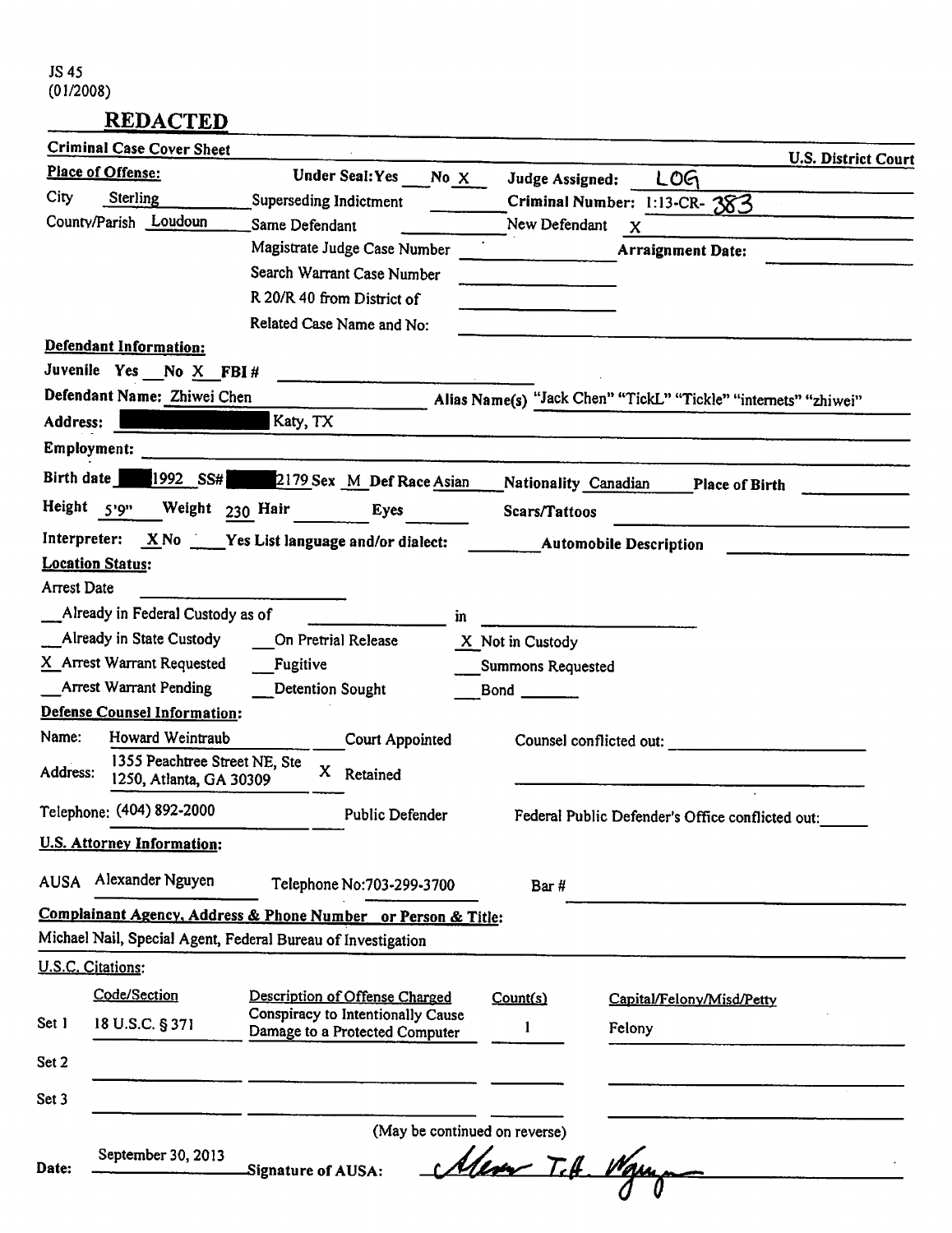$\sim$ 

|                    | <b>Criminal Case Cover Sheet</b>                                |                                   |                               |                           |                                                  | <b>U.S. District Court</b> |
|--------------------|-----------------------------------------------------------------|-----------------------------------|-------------------------------|---------------------------|--------------------------------------------------|----------------------------|
|                    | Place of Offense:                                               | <b>Under Seal: Yes</b>            | No X                          | Judge Assigned:           | LOG                                              |                            |
| City               | Sterling                                                        | Superseding Indictment            |                               |                           | Criminal Number: 1:13-CR-383                     |                            |
|                    | County/Parish Loudoun                                           | Same Defendant                    |                               | New Defendant             | $\mathbf{X}$                                     |                            |
|                    |                                                                 | Magistrate Judge Case Number      |                               |                           | Arraignment Date:                                |                            |
|                    |                                                                 | Search Warrant Case Number        |                               |                           |                                                  |                            |
|                    |                                                                 | R 20/R 40 from District of        |                               |                           |                                                  |                            |
|                    |                                                                 | Related Case Name and No:         |                               |                           |                                                  |                            |
|                    | <b>Defendant Information:</b>                                   |                                   |                               |                           |                                                  |                            |
|                    | Juvenile Yes $No X FBI #$                                       |                                   |                               |                           |                                                  |                            |
|                    | Defendant Name: Joshua S. Phy                                   |                                   |                               | Alias Name(s) "Anonyjosh" |                                                  |                            |
| Address:           |                                                                 | Gloucester, NJ                    |                               |                           |                                                  |                            |
|                    | Employment:                                                     |                                   |                               |                           |                                                  |                            |
| Birth date         | $ 1986 \t S5# $                                                 | 6813 Sex M Def Race White         |                               | Nationality U.S.          |                                                  | Place of Birth             |
| Height             | Weight                                                          | Hair                              | <b>Eyes</b>                   | <b>Scars/Tattoos</b>      |                                                  |                            |
|                    | Interpreter: $X \& No \quad Y$ es List language and/or dialect: |                                   |                               | Automobile Description    |                                                  |                            |
|                    | <b>Location Status:</b>                                         |                                   |                               |                           |                                                  |                            |
| <b>Arrest Date</b> |                                                                 |                                   |                               |                           |                                                  |                            |
|                    | Already in Federal Custody as of                                |                                   | in.                           |                           |                                                  |                            |
|                    | Already in State Custody                                        | On Pretrial Release               |                               | X Not in Custody          |                                                  |                            |
|                    | X Arrest Warrant Requested                                      | Fugitive                          |                               | Summons Requested         |                                                  |                            |
|                    | <b>Arrest Warrant Pending</b>                                   | Detention Sought                  |                               | $Bond \_$                 |                                                  |                            |
|                    | <b>Defense Counsel Information:</b>                             |                                   |                               |                           |                                                  |                            |
| Name:              |                                                                 |                                   | Court Appointed               |                           | Counsel conflicted out:                          |                            |
| Address:           |                                                                 |                                   | Retained                      |                           |                                                  |                            |
| Telephone:         |                                                                 |                                   | <b>Public Defender</b>        |                           | Federal Public Defender's Office conflicted out: |                            |
|                    | <b>U.S. Attorney Information:</b>                               |                                   |                               |                           |                                                  |                            |
| <b>AUSA</b>        | Alexander Nguyen                                                |                                   | Telephone No:703-299-3700     | Bar#                      |                                                  |                            |
|                    | Complainant Agency, Address & Phone Number or Person & Title:   |                                   |                               |                           |                                                  |                            |
|                    | Michael Nail, Special Agent, Federal Bureau of Investigation    |                                   |                               |                           |                                                  |                            |
|                    | U.S.C. Citations:                                               |                                   |                               |                           |                                                  |                            |
|                    | Code/Section                                                    | Description of Offense Charged    |                               | Count(s)                  | Capital/Felony/Misd/Petty                        |                            |
| Set 1              | 18 U.S.C. § 371                                                 | Conspiracy to Intentionally Cause |                               |                           |                                                  |                            |
|                    |                                                                 | Damage to a Protected Computer    |                               |                           | Felony                                           |                            |
| Set 2              |                                                                 |                                   |                               |                           |                                                  |                            |
| Set 3              |                                                                 |                                   |                               |                           |                                                  |                            |
|                    |                                                                 |                                   | (May be continued on reverse) |                           |                                                  |                            |
|                    | September 30, 2013                                              |                                   |                               | Hear Titt. V              |                                                  |                            |
| Date:              |                                                                 | Signature of AUSA:                |                               |                           |                                                  |                            |
|                    |                                                                 |                                   |                               |                           |                                                  |                            |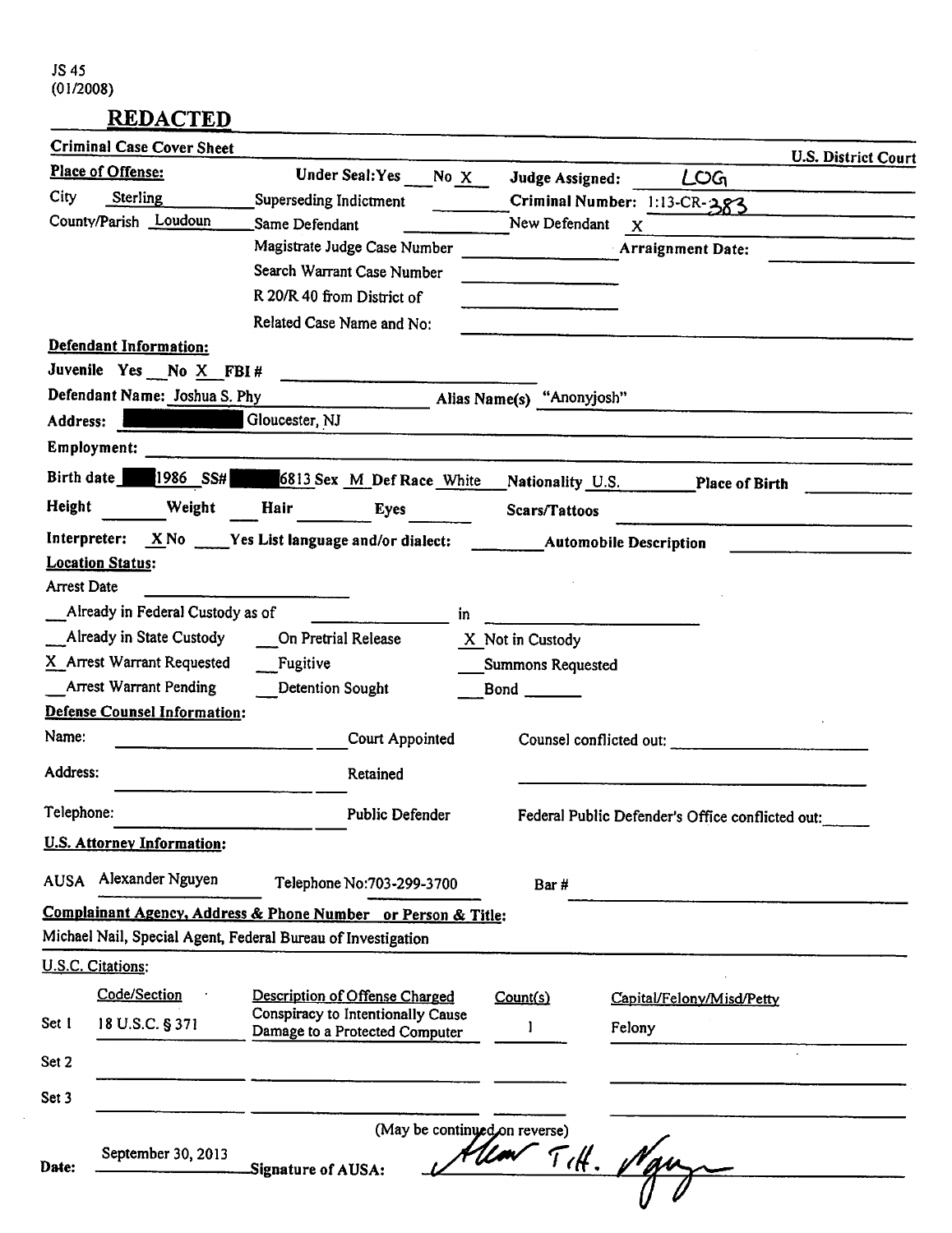### **REDACTED**

|                    | <b>Criminal Case Cover Sheet</b>                               |                                                                     |        |                               |                                                  | U.S. District Court |
|--------------------|----------------------------------------------------------------|---------------------------------------------------------------------|--------|-------------------------------|--------------------------------------------------|---------------------|
|                    | Place of Offense:                                              | Under Seal: Yes                                                     | No $X$ | Judge Assigned:               | LŒ                                               |                     |
| City               | Sterling                                                       | Superseding Indictment                                              |        |                               | Criminal Number: 1:13-CR- 383                    |                     |
|                    | County/Parish Loudoun                                          | Same Defendant                                                      |        | New Defendant                 | $\boldsymbol{\mathsf{X}}$                        |                     |
|                    |                                                                | Magistrate Judge Case Number                                        |        |                               | <b>Arraignment Date:</b>                         |                     |
|                    |                                                                | Search Warrant Case Number                                          |        |                               |                                                  |                     |
|                    |                                                                | R 20/R 40 from District of                                          |        |                               |                                                  |                     |
|                    |                                                                | Related Case Name and No:                                           |        |                               |                                                  |                     |
|                    | Defendant Information:                                         |                                                                     |        |                               |                                                  |                     |
|                    | Juvenile Yes No X FBI #<br>Defendant Name: Ryan Russell Gubele |                                                                     |        |                               |                                                  |                     |
| Address:           |                                                                | Seattle, WA                                                         |        | Alias Name(s) "grishnav"      |                                                  |                     |
|                    | Employment:                                                    |                                                                     |        |                               |                                                  |                     |
| Birth date         | 1985 SS#                                                       | 7598 Sex M Def Race White                                           |        | Nationality U.S.              |                                                  | Place of Birth      |
| Height             | Weight                                                         | Hair<br>Eyes                                                        |        | Scars/Tattoos                 |                                                  |                     |
|                    |                                                                | Interpreter: $X \N$ o Yes List language and/or dialect:             |        |                               | <b>Automobile Description</b>                    |                     |
|                    | <b>Location Status:</b>                                        |                                                                     |        |                               |                                                  |                     |
| <b>Arrest Date</b> |                                                                |                                                                     |        |                               |                                                  |                     |
|                    | Already in Federal Custody as of                               |                                                                     | in     |                               |                                                  |                     |
|                    | Already in State Custody                                       | On Pretrial Release                                                 |        | X Not in Custody              |                                                  |                     |
|                    | X Arrest Warrant Requested                                     | Fugitive                                                            |        | Summons Requested             |                                                  |                     |
|                    | <b>Arrest Warrant Pending</b>                                  | Detention Sought                                                    |        | $Bond \_$                     |                                                  |                     |
|                    | <b>Defense Counsel Information:</b>                            |                                                                     |        |                               |                                                  |                     |
| Name:              |                                                                | Court Appointed                                                     |        |                               | Counsel conflicted out:                          |                     |
| Address:           |                                                                | Retained                                                            |        |                               |                                                  |                     |
| Telephone:         |                                                                | Public Defender                                                     |        |                               | Federal Public Defender's Office conflicted out: |                     |
|                    | <b>U.S. Attorney Information:</b>                              |                                                                     |        |                               |                                                  |                     |
| <b>AUSA</b>        | Alexander Nguyen                                               | Telephone No:703-299-3700                                           |        | Bar#                          |                                                  |                     |
|                    |                                                                | Complainant Agency, Address & Phone Number or Person & Title:       |        |                               |                                                  |                     |
|                    |                                                                | Michael Nail, Special Agent, Federal Bureau of Investigation        |        |                               |                                                  |                     |
|                    | U.S.C. Citations:                                              |                                                                     |        |                               |                                                  |                     |
|                    | Code/Section                                                   | Description of Offense Charged                                      |        | Count(s)                      | Capital/Felony/Misd/Petty                        |                     |
| Set 1              | 18 U.S.C. § 371                                                | Conspiracy to Intentionally Cause<br>Damage to a Protected Computer |        |                               | Felony                                           |                     |
| Set 2              |                                                                |                                                                     |        |                               |                                                  |                     |
| Set 3              |                                                                |                                                                     |        |                               |                                                  |                     |
|                    |                                                                |                                                                     |        | (May be continued on reverse) |                                                  |                     |
|                    | September 30, 2013                                             |                                                                     |        | Herm Till.                    |                                                  |                     |
| Date:              |                                                                | Signature of AUSA:                                                  |        |                               |                                                  |                     |
|                    |                                                                |                                                                     |        |                               |                                                  |                     |

 $\mathcal{L}^{\mathcal{L}}$ 

 $\hat{\mathcal{A}}$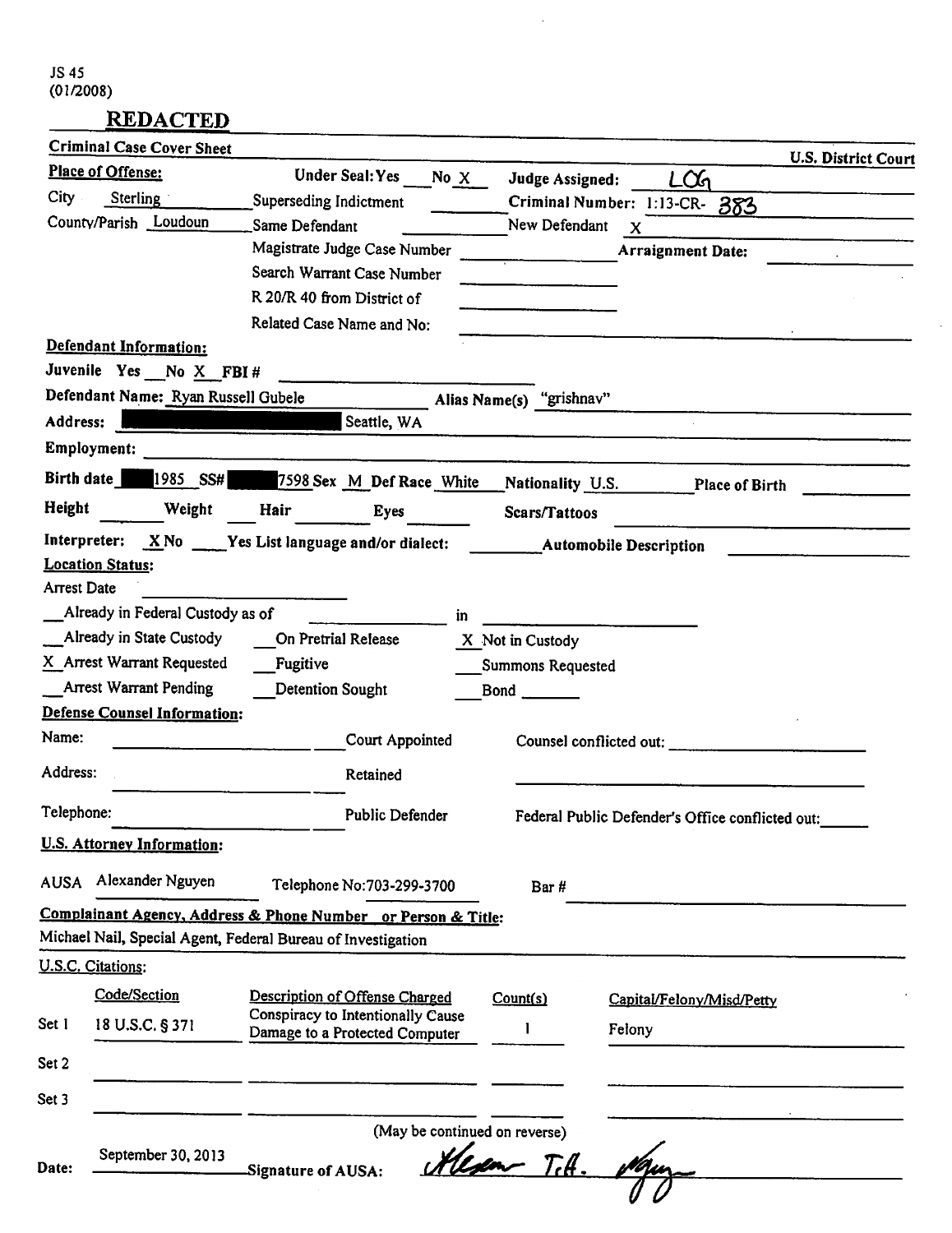### *REDACTED*

|             | <b>Criminal Case Cover Sheet</b>         |                                                               |      |                               |                                                  | <b>U.S. District Court</b> |
|-------------|------------------------------------------|---------------------------------------------------------------|------|-------------------------------|--------------------------------------------------|----------------------------|
|             | Place of Offense:                        | <b>Under Seal: Yes</b>                                        | No X | Judge Assigned:               | LOG                                              |                            |
| City        | Sterling                                 | Superseding Indictment                                        |      |                               | Criminal Number: 1:13-CR-383                     |                            |
|             | County/Parish Loudoun                    | Same Defendant                                                |      | New Defendant                 | $\mathbf{x}$                                     |                            |
|             |                                          | Magistrate Judge Case Number                                  |      |                               | <b>Arraignment Date:</b>                         |                            |
|             |                                          | Search Warrant Case Number                                    |      |                               |                                                  |                            |
|             |                                          | R 20/R 40 from District of                                    |      |                               |                                                  |                            |
|             |                                          | Related Case Name and No:                                     |      |                               |                                                  |                            |
|             | Defendant Information:                   |                                                               |      |                               |                                                  |                            |
|             | Juvenile Yes No X FBI #                  |                                                               |      |                               |                                                  |                            |
|             | Defendant Name: Robert Audubon Whitfield |                                                               |      | Alias Name(s) "mightymooch"   |                                                  |                            |
| Address:    |                                          | Georgetown, TX                                                |      |                               |                                                  |                            |
|             | Employment:                              |                                                               |      |                               |                                                  |                            |
| Birth date  | 1986<br>SS#                              | 8721 Sex M Def Race White                                     |      | Nationality U.S.              | <b>Place of Birth</b>                            |                            |
|             | Height $6'0''$<br>Weight 200 Hair        | <b>Eyes</b>                                                   |      | Scars/Tattoos                 |                                                  |                            |
|             |                                          | Interpreter: $X \wedge$ Yes List language and/or dialect:     |      |                               | <b>Automobile Description</b>                    |                            |
|             | <b>Location Status:</b>                  |                                                               |      |                               |                                                  |                            |
| Arrest Date |                                          |                                                               |      |                               |                                                  |                            |
|             | Already in Federal Custody as of         |                                                               | in.  |                               |                                                  |                            |
|             | Already in State Custody                 | On Pretrial Release                                           |      | X Not in Custody              |                                                  |                            |
|             | X Arrest Warrant Requested               | Fugitive                                                      |      | Summons Requested             |                                                  |                            |
|             | <b>Arrest Warrant Pending</b>            | Detention Sought                                              |      | $Bond \_$                     |                                                  |                            |
|             | <b>Defense Counsel Information:</b>      |                                                               |      |                               |                                                  |                            |
| Name:       |                                          | Court Appointed                                               |      |                               | Counsel conflicted out:                          |                            |
| Address:    |                                          | Retained                                                      |      |                               |                                                  |                            |
| Telephone:  |                                          | <b>Public Defender</b>                                        |      |                               | Federal Public Defender's Office conflicted out: |                            |
|             | U.S. Attorney Information:               |                                                               |      |                               |                                                  |                            |
| <b>AUSA</b> | Alexander Nguyen                         | Telephone No:703-299-3700                                     |      | Bar#                          |                                                  |                            |
|             |                                          | Complainant Agency, Address & Phone Number or Person & Title: |      |                               |                                                  |                            |
|             |                                          | Michael Nail, Special Agent, Federal Bureau of Investigation  |      |                               |                                                  |                            |
|             | U.S.C. Citations:                        |                                                               |      |                               |                                                  |                            |
|             | Code/Section                             | Description of Offense Charged                                |      | Count(s)                      | Capital/Felony/Misd/Petty                        |                            |
| Set 1       |                                          | Conspiracy to Intentionally Cause                             |      |                               |                                                  |                            |
|             | 18 U.S.C. § 371                          | Damage to a Protected Computer                                |      | 1                             | Felony                                           |                            |
| Set 2       |                                          |                                                               |      |                               |                                                  |                            |
| Set 3       |                                          |                                                               |      |                               |                                                  |                            |
|             |                                          |                                                               |      | (May be continued on reverse) |                                                  |                            |
|             | September 30, 2013                       |                                                               |      | <u> Ulxov</u>                 | $\mathcal{U}$                                    |                            |
| Date:       |                                          | Signature of AUSA:                                            |      |                               |                                                  |                            |
|             |                                          |                                                               |      |                               |                                                  |                            |

 $\mathbf{r}$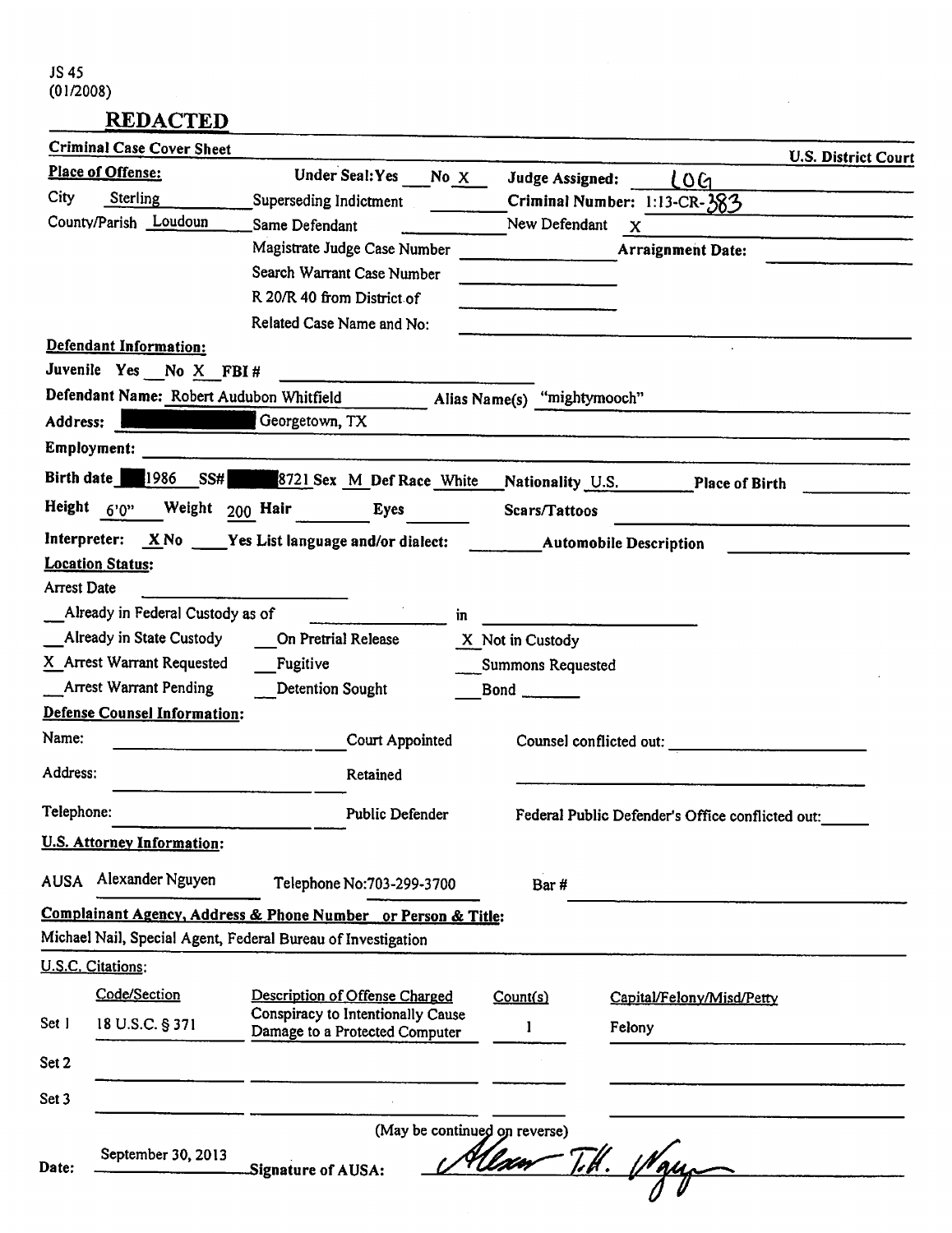$\boldsymbol{\varphi}$ 

#### **REDACTED**  $\frac{1}{2}$

|                    | <b>Criminal Case Cover Sheet</b>    |                                                                     |      |                               |                                                  |                            |
|--------------------|-------------------------------------|---------------------------------------------------------------------|------|-------------------------------|--------------------------------------------------|----------------------------|
|                    | Place of Offense:                   | Under Seal: Yes                                                     | No X | Judge Assigned:               | LOG                                              | <b>U.S. District Court</b> |
| City               | Sterling                            | Superseding Indictment                                              |      |                               | Criminal Number: 1:13-CR-383                     |                            |
|                    | County/Parish Loudoun               | Same Defendant                                                      |      | New Defendant                 | X                                                |                            |
|                    |                                     | Magistrate Judge Case Number                                        |      |                               | <b>Arraignment Date:</b>                         |                            |
|                    |                                     | Search Warrant Case Number                                          |      |                               |                                                  |                            |
|                    |                                     | R 20/R 40 from District of                                          |      |                               |                                                  |                            |
|                    |                                     | Related Case Name and No:                                           |      |                               |                                                  |                            |
|                    | Defendant Information:              |                                                                     |      |                               |                                                  |                            |
|                    | Juvenile Yes No X FBI #             |                                                                     |      |                               |                                                  |                            |
|                    | Defendant Name: Anthony Tadros      |                                                                     |      | Alias Name(s) "Winslow"       |                                                  |                            |
| Address:           |                                     | Mansfield, CT                                                       |      |                               |                                                  |                            |
|                    | Employment:                         |                                                                     |      |                               |                                                  |                            |
| Birth date $\vert$ | 1991<br>SS#                         | 5302 Sex M_Def Race _____________Nationality U.S.                   |      |                               |                                                  | Place of Birth             |
| Height             | Weight                              | Hair<br>Eyes                                                        |      | Scars/Tattoos                 |                                                  |                            |
|                    |                                     | Interpreter: $X \& No \quad Y$ es List language and/or dialect:     |      |                               | <b>Example 2 Automobile Description</b>          |                            |
|                    | <b>Location Status:</b>             |                                                                     |      |                               |                                                  |                            |
| Arrest Date        |                                     |                                                                     |      |                               |                                                  |                            |
|                    | Already in Federal Custody as of    |                                                                     | in.  |                               |                                                  |                            |
|                    | Already in State Custody            | On Pretrial Release                                                 |      | X Not in Custody              |                                                  |                            |
|                    | X Arrest Warrant Requested          | Fugitive                                                            |      | Summons Requested             |                                                  |                            |
|                    | <b>Arrest Warrant Pending</b>       | <b>Detention Sought</b>                                             |      |                               |                                                  |                            |
| Name:              | <b>Defense Counsel Information:</b> |                                                                     |      |                               |                                                  |                            |
|                    |                                     | Court Appointed                                                     |      |                               | Counsel conflicted out:                          |                            |
| Address:           |                                     | Retained                                                            |      |                               |                                                  |                            |
| Telephone:         |                                     | Public Defender                                                     |      |                               | Federal Public Defender's Office conflicted out: |                            |
|                    | U.S. Attorney Information:          |                                                                     |      |                               |                                                  |                            |
| <b>AUSA</b>        | Alexander Nguyen                    | Telephone No:703-299-3700                                           |      | Bar#                          |                                                  |                            |
|                    |                                     | Complainant Agency, Address & Phone Number or Person & Title:       |      |                               |                                                  |                            |
|                    |                                     | Michael Nail, Special Agent, Federal Bureau of Investigation        |      |                               |                                                  |                            |
|                    | U.S.C. Citations:                   |                                                                     |      |                               |                                                  |                            |
|                    | Code/Section                        |                                                                     |      |                               |                                                  |                            |
|                    |                                     | Description of Offense Charged<br>Conspiracy to Intentionally Cause |      | Count(s)                      | Capital/Felony/Misd/Petty                        |                            |
| Set 1              | 18 U.S.C. § 371                     | Damage to a Protected Computer                                      |      | 1                             | Felony                                           |                            |
| Set 2              |                                     |                                                                     |      |                               |                                                  |                            |
| Set 3              |                                     |                                                                     |      |                               |                                                  |                            |
|                    |                                     |                                                                     |      | (May be continued on reverse) |                                                  |                            |
|                    | September 30, 2013                  |                                                                     |      |                               |                                                  |                            |
| Date:              |                                     | Signature of AUSA:                                                  |      | lecan T.H. Ng                 |                                                  |                            |
|                    |                                     |                                                                     |      |                               |                                                  |                            |

 $\sim$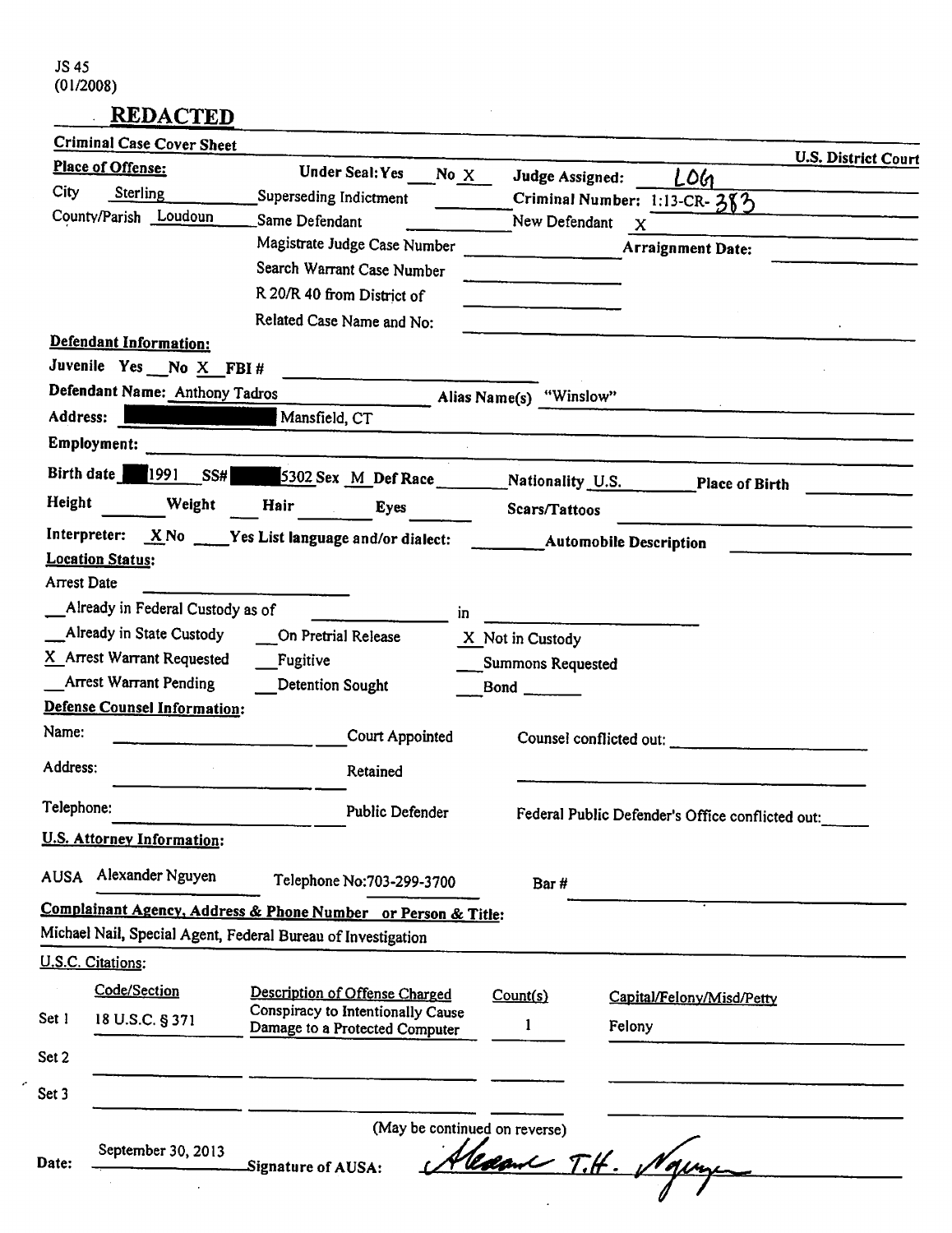**REDACTED** 

 $\ddot{\phantom{a}}$ 

|             | <b>Criminal Case Cover Sheet</b>                                                                                                                                    |                                                                                                                      |                                        | <b>U.S. District Court</b>                       |
|-------------|---------------------------------------------------------------------------------------------------------------------------------------------------------------------|----------------------------------------------------------------------------------------------------------------------|----------------------------------------|--------------------------------------------------|
|             | Place of Offense:                                                                                                                                                   | <b>Under Seal: Yes</b>                                                                                               | No X<br>Judge Assigned:                | $L$ 06                                           |
| City        | Sterling                                                                                                                                                            | Superseding Indictment                                                                                               |                                        | Criminal Number: 1:13-CR- 383                    |
|             | County/Parish Loudoun                                                                                                                                               | Same Defendant                                                                                                       | New Defendant                          | $\mathbf{x}$                                     |
|             |                                                                                                                                                                     | Magistrate Judge Case Number                                                                                         | <u> 1990 - John Barn Barn, mars a</u>  | <b>Arraignment Date:</b>                         |
|             |                                                                                                                                                                     | Search Warrant Case Number                                                                                           |                                        |                                                  |
|             |                                                                                                                                                                     | R 20/R 40 from District of                                                                                           | <u>and a</u> state of the state of the |                                                  |
|             |                                                                                                                                                                     | Related Case Name and No:                                                                                            |                                        |                                                  |
|             | Defendant Information:                                                                                                                                              |                                                                                                                      |                                        |                                                  |
|             | Juvenile Yes No X FBI# 890305W11                                                                                                                                    |                                                                                                                      |                                        |                                                  |
|             | Defendant Name: Geoffery Kenneth Commander<br><u> Tanzania de San Francia de San Francia de San Francia de San Francia de San Francia de San Francia de San Fra</u> |                                                                                                                      | Alias Name(s) "JAKE" "bipto"           |                                                  |
| Address:    |                                                                                                                                                                     | Hancock, NH                                                                                                          |                                        |                                                  |
|             | <b>Employment:</b>                                                                                                                                                  | <u> 1980 - Jan Stein Stein Stein Stein Stein Stein Stein Stein Stein Stein Stein Stein Stein Stein Stein Stein S</u> |                                        |                                                  |
|             |                                                                                                                                                                     | Birth date 1948 SS# 9574 Sex M Def Race Nationality UK                                                               |                                        | <b>Place of Birth</b>                            |
| Height      | Weight                                                                                                                                                              | Hair Eyes                                                                                                            | Scars/Tattoos                          |                                                  |
|             |                                                                                                                                                                     | Interpreter: X No Yes List language and/or dialect: Automobile Description                                           |                                        |                                                  |
|             | <b>Location Status:</b>                                                                                                                                             |                                                                                                                      |                                        |                                                  |
| Arrest Date |                                                                                                                                                                     |                                                                                                                      |                                        |                                                  |
|             | Already in Federal Custody as of                                                                                                                                    |                                                                                                                      | in.                                    |                                                  |
|             |                                                                                                                                                                     | Already in State Custody On Pretrial Release                                                                         | X Not in Custody                       |                                                  |
|             | X Arrest Warrant Requested                                                                                                                                          | Fugitive                                                                                                             | Summons Requested                      |                                                  |
|             | <b>Arrest Warrant Pending</b>                                                                                                                                       | Detention Sought                                                                                                     |                                        |                                                  |
|             | <b>Defense Counsel Information:</b>                                                                                                                                 |                                                                                                                      |                                        |                                                  |
| Name:       |                                                                                                                                                                     | Court Appointed                                                                                                      |                                        | Counsel conflicted out:                          |
| Address:    |                                                                                                                                                                     | Retained                                                                                                             |                                        |                                                  |
| Telephone:  |                                                                                                                                                                     | Public Defender                                                                                                      |                                        | Federal Public Defender's Office conflicted out: |
|             | <b>U.S. Attorney Information:</b>                                                                                                                                   |                                                                                                                      |                                        |                                                  |
| <b>AUSA</b> | Alexander Nguyen                                                                                                                                                    | Telephone No:703-299-3700                                                                                            | Bar#                                   |                                                  |
|             |                                                                                                                                                                     | Complainant Agency, Address & Phone Number or Person & Title:                                                        |                                        |                                                  |
|             |                                                                                                                                                                     | Michael Nail, Special Agent, Federal Bureau of Investigation                                                         |                                        |                                                  |
|             | U.S.C. Citations:                                                                                                                                                   |                                                                                                                      |                                        |                                                  |
|             | Code/Section                                                                                                                                                        | Description of Offense Charged                                                                                       | Count(s)                               | Capital/Felony/Misd/Petty                        |
| Set 1       | 18 U.S.C. § 371                                                                                                                                                     | Conspiracy to Intentionally Cause                                                                                    | ł                                      | Felony                                           |
|             |                                                                                                                                                                     | Damage to a Protected Computer                                                                                       |                                        |                                                  |
| Set 2       |                                                                                                                                                                     |                                                                                                                      |                                        |                                                  |
| Set 3       |                                                                                                                                                                     |                                                                                                                      |                                        |                                                  |
|             |                                                                                                                                                                     |                                                                                                                      | (May be continued on reverse)          |                                                  |
|             | September 30, 2013                                                                                                                                                  |                                                                                                                      | Ular T.H. V                            |                                                  |
| Date:       |                                                                                                                                                                     | Signature of AUSA:                                                                                                   |                                        |                                                  |
|             |                                                                                                                                                                     |                                                                                                                      |                                        |                                                  |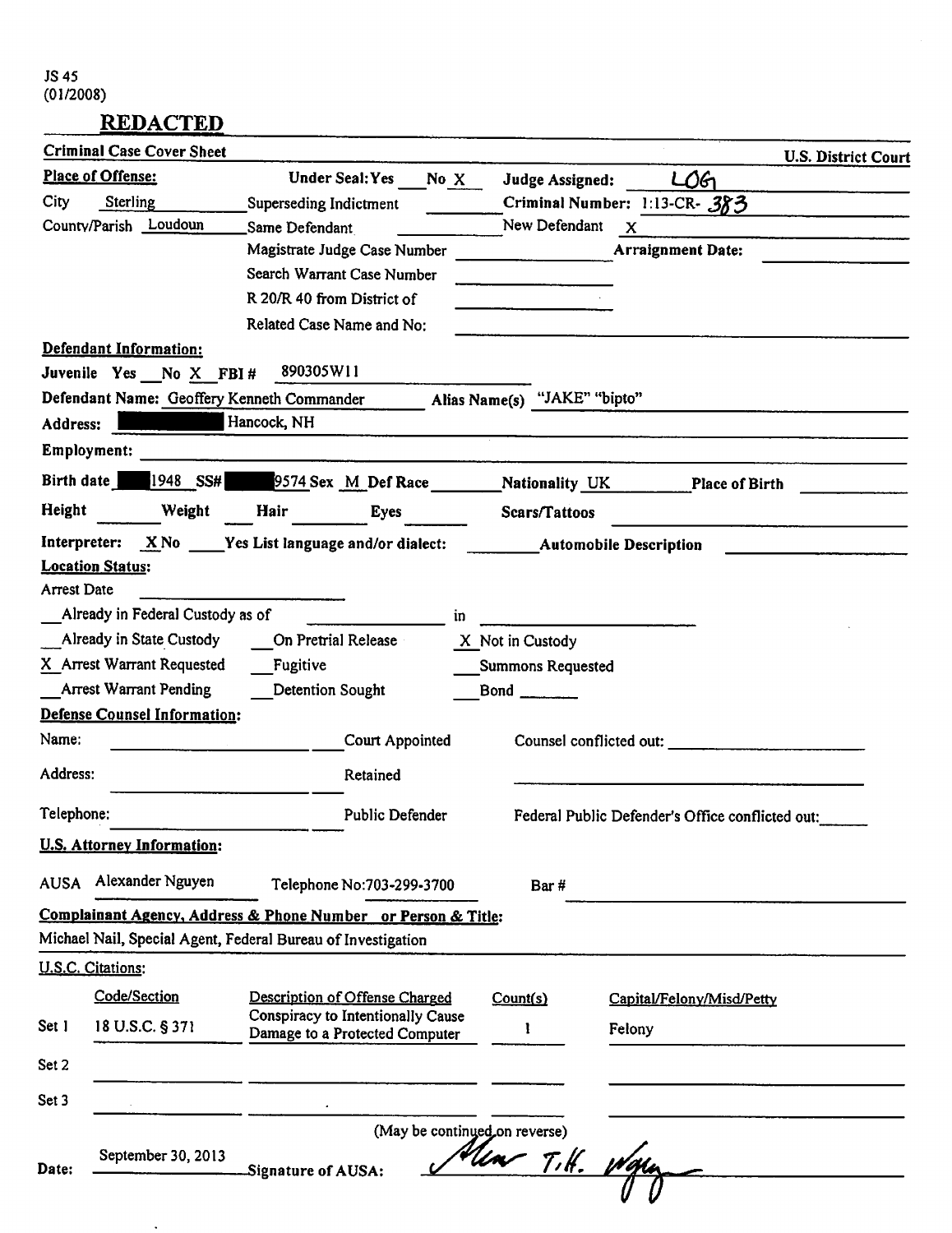|                    | Criminal Case Cover Sheet           |                                                                |                               |              |                                                  | <b>U.S. District Court</b> |
|--------------------|-------------------------------------|----------------------------------------------------------------|-------------------------------|--------------|--------------------------------------------------|----------------------------|
|                    | Place of Offense:                   | Under Seal: Yes                                                | No $X$<br>Judge Assigned:     |              | LOG                                              |                            |
| City               | Sterling                            | Superseding Indictment                                         |                               |              | Criminal Number: 1:13-CR-383                     |                            |
|                    | County/Parish Loudoun               | Same Defendant                                                 | New Defendant                 | $\mathbf{X}$ |                                                  |                            |
|                    |                                     | Magistrate Judge Case Number                                   |                               |              | <b>Arraignment Date:</b>                         |                            |
|                    |                                     | Search Warrant Case Number                                     |                               |              |                                                  |                            |
|                    |                                     | R 20/R 40 from District of                                     |                               |              |                                                  |                            |
|                    |                                     | Related Case Name and No:                                      |                               |              |                                                  |                            |
|                    | Defendant Information:              |                                                                |                               |              |                                                  |                            |
|                    | Juvenile Yes No X FBI#              |                                                                |                               |              |                                                  |                            |
|                    |                                     | Defendant Name: Phillip Garrett Simpson Alias Name(s) "jikbag" |                               |              |                                                  |                            |
| Address:           |                                     | Tucson, AZ                                                     |                               |              |                                                  |                            |
|                    | Employment:                         |                                                                |                               |              |                                                  |                            |
| Birth date         | 1984 SS#                            | 1298 Sex M_Def Race ____________Nationality U.S.               |                               |              | <b>Place of Birth</b>                            |                            |
| Height             | Weight                              | Hair<br>Eyes                                                   | Scars/Tattoos                 |              |                                                  |                            |
|                    |                                     | Interpreter: $X$ No $Y$ es List language and/or dialect:       | <b>Automobile Description</b> |              |                                                  |                            |
|                    | <b>Location Status:</b>             |                                                                |                               |              |                                                  |                            |
| <b>Arrest Date</b> |                                     |                                                                |                               |              |                                                  |                            |
|                    | Already in Federal Custody as of    |                                                                | in                            |              |                                                  |                            |
|                    | Already in State Custody            | On Pretrial Release                                            | X Not in Custody              |              |                                                  |                            |
|                    | X Arrest Warrant Requested          | Fugitive                                                       | Summons Requested             |              |                                                  |                            |
|                    | Arrest Warrant Pending              | Detention Sought                                               | <b>Bond</b>                   |              |                                                  |                            |
|                    | <b>Defense Counsel Information:</b> |                                                                |                               |              |                                                  |                            |
| Name:              |                                     | Court Appointed                                                |                               |              | Counsel conflicted out:                          |                            |
| Address:           |                                     | Retained                                                       |                               |              |                                                  |                            |
| Telephone:         |                                     | Public Defender                                                |                               |              | Federal Public Defender's Office conflicted out: |                            |
|                    | <b>U.S. Attorney Information:</b>   |                                                                |                               |              |                                                  |                            |
| <b>AUSA</b>        | Alexander Nguyen                    | Telephone No:703-299-3700                                      | Bar#                          |              |                                                  |                            |
|                    |                                     | Complainant Agency, Address & Phone Number or Person & Title:  |                               |              |                                                  |                            |
|                    |                                     | Michael Nail, Special Agent, Federal Bureau of Investigation   |                               |              |                                                  |                            |
|                    | U.S.C. Citations:                   |                                                                |                               |              |                                                  |                            |
|                    | Code/Section                        | Description of Offense Charged                                 | Count(s)                      |              | Capital/Felony/Misd/Petty                        |                            |
| Set 1              | 18 U.S.C. § 371                     | Conspiracy to Intentionally Cause                              |                               |              |                                                  |                            |
|                    |                                     | Damage to a Protected Computer                                 |                               | Felony       |                                                  |                            |
| Set 2              |                                     |                                                                |                               |              |                                                  |                            |
| Set 3              |                                     |                                                                |                               |              |                                                  |                            |
|                    |                                     |                                                                | (May be continued on reverse) |              |                                                  |                            |
|                    | September 30, 2013                  |                                                                |                               |              |                                                  |                            |
| Date:              |                                     | Signature of AUSA:                                             | $T_t$ .                       |              |                                                  |                            |
|                    |                                     |                                                                |                               |              |                                                  |                            |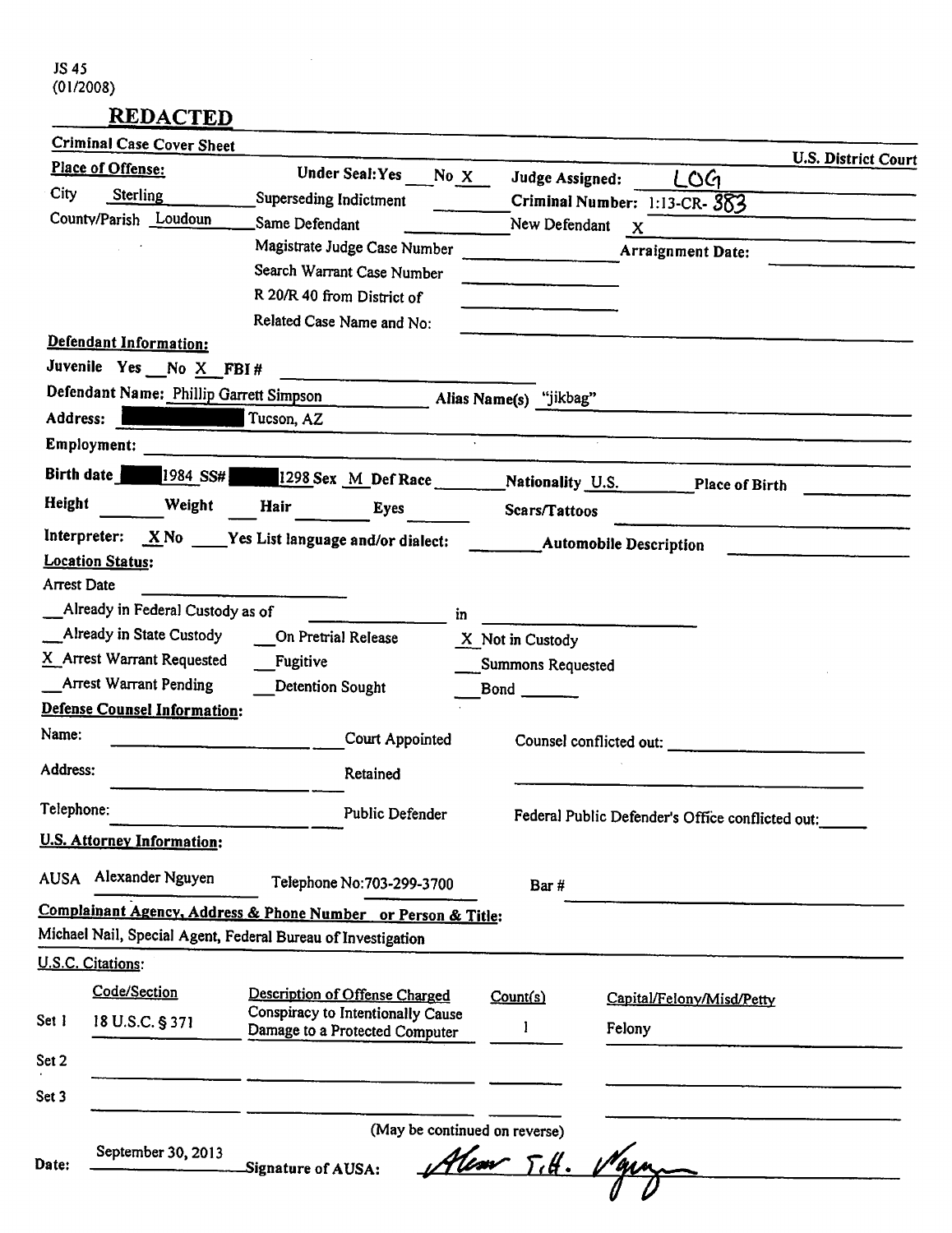$\bar{\beta}$ 

# *REDACTED*

|             | <b>Criminal Case Cover Sheet</b>    |                                                                                |      |                               |                                                  | <b>U.S. District Court</b> |
|-------------|-------------------------------------|--------------------------------------------------------------------------------|------|-------------------------------|--------------------------------------------------|----------------------------|
|             | Place of Offense:                   | Under Seal: Yes                                                                | No X | Judge Assigned:               | LOG                                              |                            |
| City        | Sterling                            | Superseding Indictment                                                         |      |                               | Criminal Number: 1:13-CR- 383                    |                            |
|             | County/Parish Loudoun               | Same Defendant                                                                 |      | New Defendant                 | $\mathbf{x}$                                     |                            |
|             |                                     | Magistrate Judge Case Number                                                   |      |                               | <b>Arraignment Date:</b>                         |                            |
|             |                                     | Search Warrant Case Number                                                     |      |                               |                                                  |                            |
|             |                                     | R 20/R 40 from District of                                                     |      |                               |                                                  |                            |
|             |                                     | Related Case Name and No:                                                      |      |                               |                                                  |                            |
|             | Defendant Information:              |                                                                                |      |                               |                                                  |                            |
|             | Juvenile Yes No X FBI#              | $\overline{\phantom{a}}$ . The contract of $\overline{\phantom{a}}$            |      |                               |                                                  |                            |
|             | Defendant Name: Austen L. Stamm     | $\frac{1}{2}$                                                                  |      | Alias Name(s) "user_x"        |                                                  |                            |
| Address:    |                                     | Beloit, KS                                                                     |      |                               |                                                  |                            |
|             | Employment:                         |                                                                                |      |                               |                                                  |                            |
| Birth date  | 1987<br>SS#                         | 2090 Sex M_Def Race Mationality U.S.                                           |      |                               | Place of Birth                                   |                            |
| Height      | Weight                              | Hair<br>Eyes                                                                   |      | Scars/Tattoos                 |                                                  |                            |
|             |                                     | Interpreter: $\overline{X}$ No $\overline{Y}$ es List language and/or dialect: |      | <b>Automobile Description</b> |                                                  |                            |
|             | <b>Location Status:</b>             |                                                                                |      |                               |                                                  |                            |
| Arrest Date |                                     |                                                                                |      |                               |                                                  |                            |
|             | Already in Federal Custody as of    |                                                                                | in   |                               |                                                  |                            |
|             | Already in State Custody            | On Pretrial Release                                                            |      | X Not in Custody              |                                                  |                            |
|             | X Arrest Warrant Requested          | Fugitive                                                                       |      | Summons Requested             |                                                  |                            |
|             | <b>Arrest Warrant Pending</b>       | Detention Sought                                                               |      | Bond ________                 |                                                  |                            |
|             | <b>Defense Counsel Information:</b> |                                                                                |      |                               |                                                  |                            |
| Name:       |                                     | Court Appointed                                                                |      |                               | Counsel conflicted out:                          |                            |
| Address:    |                                     | Retained                                                                       |      |                               |                                                  |                            |
| Telephone:  |                                     | Public Defender                                                                |      |                               | Federal Public Defender's Office conflicted out: |                            |
|             | <b>U.S. Attorney Information:</b>   |                                                                                |      |                               |                                                  |                            |
| <b>AUSA</b> | Alexander Nguyen                    | Telephone No:703-299-3700                                                      |      | Bar#                          |                                                  |                            |
|             |                                     | Complainant Agency, Address & Phone Number or Person & Title:                  |      |                               |                                                  |                            |
|             |                                     | Michael Nail, Special Agent, Federal Bureau of Investigation                   |      |                               |                                                  |                            |
|             | U.S.C. Citations:                   |                                                                                |      |                               |                                                  |                            |
|             | Code/Section                        | Description of Offense Charged                                                 |      | Count(s)                      |                                                  |                            |
| Set 1       |                                     | Conspiracy to Intentionally Cause                                              |      |                               | Capital/Felony/Misd/Petty                        |                            |
|             | 18 U.S.C. § 371                     | Damage to a Protected Computer                                                 |      |                               | Felony                                           |                            |
| Set 2       |                                     |                                                                                |      |                               |                                                  |                            |
| Set 3       |                                     |                                                                                |      |                               |                                                  |                            |
|             |                                     |                                                                                |      | (May be continued on reverse) |                                                  |                            |
|             | September 30, 2013                  |                                                                                |      |                               |                                                  |                            |
| Date:       |                                     | Signature of AUSA:                                                             |      | <u>Tdf</u>                    |                                                  |                            |
|             |                                     |                                                                                |      |                               |                                                  |                            |

l,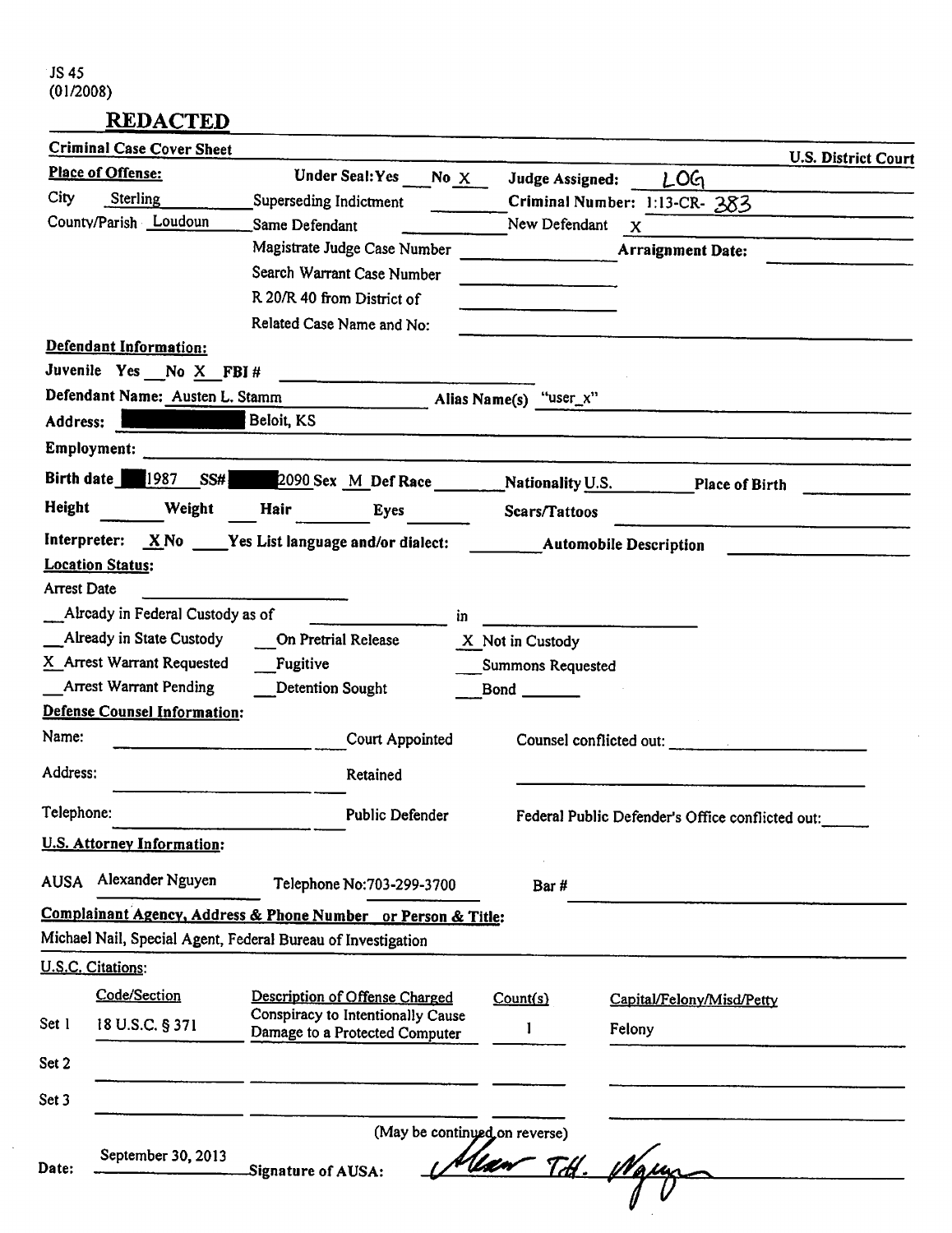|             | <b>Criminal Case Cover Sheet</b>       |                                                               |                                                           |                                                  |
|-------------|----------------------------------------|---------------------------------------------------------------|-----------------------------------------------------------|--------------------------------------------------|
|             | Place of Offense:                      | <b>Under Seal: Yes</b><br>No X                                | Judge Assigned:                                           | U.S. District Court<br>L0G                       |
| City        | Sterling                               | Superseding Indictment                                        |                                                           | Criminal Number: 1:13-CR-383                     |
|             | County/Parish Loudoun                  | Same Defendant                                                | New Defendant                                             | $\mathbf{x}$                                     |
|             |                                        | Magistrate Judge Case Number                                  | $\mathbf{r}$ and $\mathbf{r}$ are the set of $\mathbf{r}$ | <b>Arraignment Date:</b>                         |
|             |                                        | Search Warrant Case Number                                    |                                                           |                                                  |
|             |                                        | R 20/R 40 from District of                                    |                                                           |                                                  |
|             |                                        | Related Case Name and No:                                     |                                                           |                                                  |
|             | Defendant Information:                 |                                                               |                                                           |                                                  |
|             | Juvenile Yes No X FBI#                 |                                                               |                                                           |                                                  |
|             | Defendant Name: Timothy Robert McClain | <b>Alias Name(s)</b>                                          |                                                           |                                                  |
| Address:    |                                        | Clemson, SC                                                   |                                                           |                                                  |
|             | Employment:                            |                                                               |                                                           |                                                  |
| Birth date  | 1987 SS#                               | 7371 Sex M_Def Race __________Nationality U.S.                |                                                           | <b>Place of Birth</b>                            |
| Height      | Weight                                 | Hair<br>Eyes                                                  | Scars/Tattoos                                             |                                                  |
|             |                                        |                                                               |                                                           |                                                  |
|             | <b>Location Status:</b>                |                                                               |                                                           |                                                  |
| Arrest Date |                                        |                                                               |                                                           |                                                  |
|             | Already in Federal Custody as of       | in                                                            |                                                           |                                                  |
|             | Already in State Custody               | On Pretrial Release                                           | X Not in Custody                                          |                                                  |
|             | X Arrest Warrant Requested             | Fugitive                                                      | <b>Summons Requested</b>                                  |                                                  |
|             | Arrest Warrant Pending                 | <b>Detention Sought</b>                                       | <b>Bond</b>                                               |                                                  |
| Name:       | <b>Defense Counsel Information:</b>    |                                                               |                                                           |                                                  |
|             |                                        | Court Appointed                                               | Counsel conflicted out:                                   |                                                  |
| Address:    |                                        | Retained                                                      |                                                           |                                                  |
| Telephone:  |                                        | <b>Public Defender</b>                                        |                                                           | Federal Public Defender's Office conflicted out: |
|             | <b>U.S. Attorney Information:</b>      |                                                               |                                                           |                                                  |
| <b>AUSA</b> | Alexander Nguyen                       | Telephone No:703-299-3700                                     | Bar#                                                      |                                                  |
|             |                                        | Complainant Agency, Address & Phone Number or Person & Title: |                                                           |                                                  |
|             |                                        | Michael Nail, Special Agent, Federal Bureau of Investigation  |                                                           |                                                  |
|             | U.S.C. Citations:                      |                                                               |                                                           |                                                  |
|             | Code/Section                           | Description of Offense Charged                                | Count(s)                                                  | Capital/Felony/Misd/Petty                        |
| Set 1       | 18 U.S.C. § 371                        | Conspiracy to Intentionally Cause                             | I                                                         |                                                  |
|             |                                        | Damage to a Protected Computer                                |                                                           | Felony                                           |
| Set 2       |                                        |                                                               |                                                           |                                                  |
| Set 3       |                                        |                                                               |                                                           |                                                  |
|             |                                        | (May be continued on reverse)                                 |                                                           |                                                  |
|             | September 30, 2013                     |                                                               | $T/\theta \cdot \nu$                                      |                                                  |
| Date:       |                                        | Signature of AUSA:                                            |                                                           |                                                  |
|             |                                        |                                                               |                                                           |                                                  |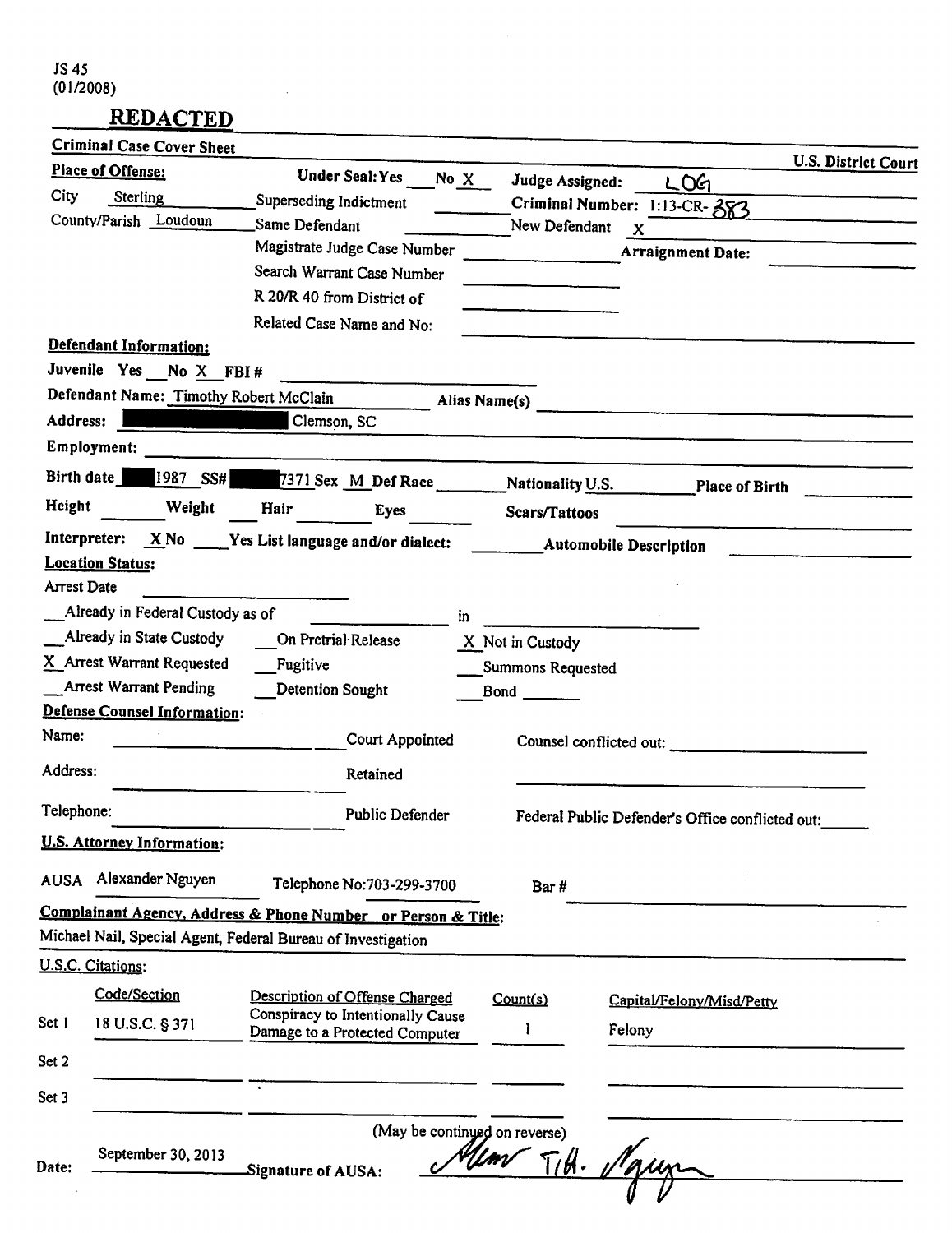$\bar{z}$ 

# **REDACTED**

 $\blacksquare$ 

|                    | Criminal Case Cover Sheet                        |                                                                     |                                          |                                                  | U.S. District Court |
|--------------------|--------------------------------------------------|---------------------------------------------------------------------|------------------------------------------|--------------------------------------------------|---------------------|
|                    | Place of Offense:                                | <b>Under Seal: Yes</b><br>No X                                      | Judge Assigned:                          | । ୦୯                                             |                     |
| City               | Sterling                                         | Superseding Indictment                                              |                                          | Criminal Number: 1:13-CR-383                     |                     |
|                    | County/Parish Loudoun                            | Same Defendant                                                      | New Defendant                            | $\mathbf{X}$                                     |                     |
|                    |                                                  | Magistrate Judge Case Number                                        | <u> 1990 - Jan Barat, martin a</u>       | <b>Arraignment Date:</b>                         |                     |
|                    |                                                  | Search Warrant Case Number                                          |                                          |                                                  |                     |
|                    |                                                  | R 20/R 40 from District of                                          |                                          |                                                  |                     |
|                    |                                                  | Related Case Name and No:                                           |                                          |                                                  |                     |
|                    | Defendant Information:<br>Juvenile Yes No X FBI# |                                                                     |                                          |                                                  |                     |
|                    | Defendant Name: Wade Carl Williams               |                                                                     |                                          |                                                  |                     |
| Address:           |                                                  | $\blacksquare$ Alias Name(s) "The Mind"                             |                                          |                                                  |                     |
|                    | Employment:                                      | Missoula, MT                                                        |                                          |                                                  |                     |
|                    | Birth date 1986<br><b>SS#</b>                    | 5918 Sex M Def Race White                                           | Nationality U.S.                         | Place of Birth                                   |                     |
| Height             | Weight                                           | Hair<br>Eyes                                                        | Scars/Tattoos                            |                                                  |                     |
|                    |                                                  | Interpreter: $XNo$ Wes List language and/or dialect:                | <b>Example 12 Automobile Description</b> |                                                  |                     |
|                    | <b>Location Status:</b>                          |                                                                     |                                          |                                                  |                     |
| <b>Arrest Date</b> |                                                  |                                                                     |                                          |                                                  |                     |
|                    | Already in Federal Custody as of                 | in.                                                                 |                                          |                                                  |                     |
|                    |                                                  | Already in State Custody _____ On Pretrial Release                  | X Not in Custody                         |                                                  |                     |
|                    | X Arrest Warrant Requested                       | Fugitive                                                            | Summons Requested                        |                                                  |                     |
|                    | Arrest Warrant Pending                           | <b>Detention Sought</b>                                             |                                          |                                                  |                     |
|                    | <b>Defense Counsel Information:</b>              |                                                                     |                                          |                                                  |                     |
| Name:              |                                                  | Court Appointed                                                     |                                          | Counsel conflicted out:                          |                     |
| Address:           |                                                  | Retained                                                            |                                          |                                                  |                     |
| Telephone:         |                                                  | Public Defender                                                     |                                          | Federal Public Defender's Office conflicted out: |                     |
|                    | U.S. Attorney Information:                       |                                                                     |                                          |                                                  |                     |
| <b>AUSA</b>        | Alexander Nguyen                                 | Telephone No:703-299-3700                                           | Bar#                                     |                                                  |                     |
|                    |                                                  | Complainant Agency, Address & Phone Number or Person & Title:       |                                          |                                                  |                     |
|                    |                                                  | Michael Nail, Special Agent, Federal Bureau of Investigation        |                                          |                                                  |                     |
|                    | U.S.C. Citations:                                |                                                                     |                                          |                                                  |                     |
|                    | Code/Section                                     | Description of Offense Charged                                      | Count(s)                                 | Capital/Felony/Misd/Petty                        |                     |
| Set 1              | 18 U.S.C. § 371                                  | Conspiracy to Intentionally Cause<br>Damage to a Protected Computer | 1                                        | Felony                                           |                     |
| Set 2              |                                                  |                                                                     |                                          |                                                  |                     |
| Set 3              |                                                  |                                                                     |                                          |                                                  |                     |
|                    |                                                  | (May be continued on reverse)                                       |                                          |                                                  |                     |
|                    | September 30, 2013                               |                                                                     |                                          |                                                  |                     |
| Date:              |                                                  | Signature of AUSA:                                                  | Alex T.H. Ng                             |                                                  |                     |
|                    |                                                  |                                                                     |                                          |                                                  |                     |